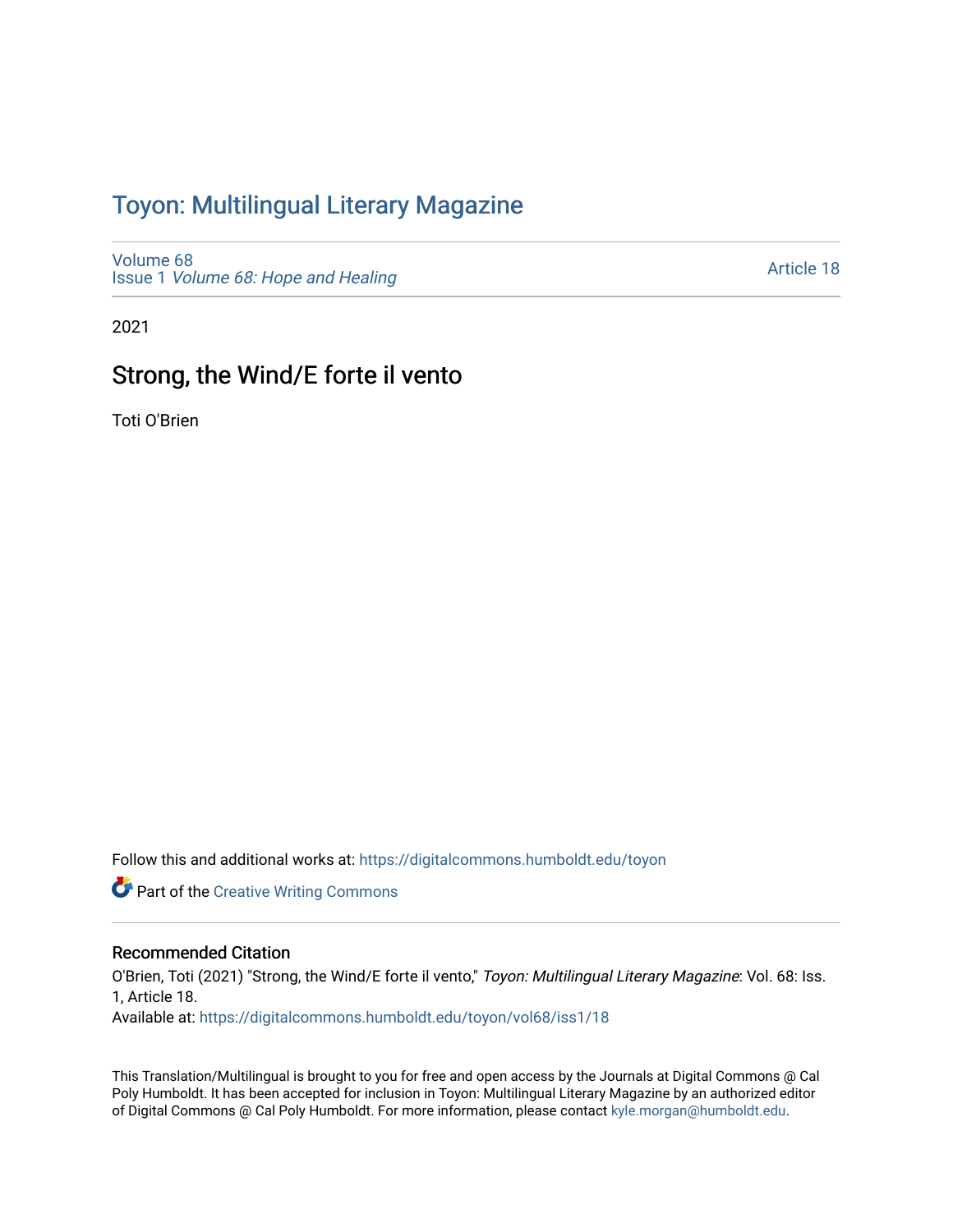

### **È forte il vento**

Maurizio Castè

È forte il vento E talvolta sgretola La roccia più dura Ma la sabbia sottile La sposta soltanto; In giro la spande Con implacabile furore Finché non si deposita Nel fondo degli oceani. È forte il vento E spesso schianta Una possente quercia Ma il tenero giunco Lo piega soltanto; A terra lo schiaccia Come una verde serpe Che instancabile danzi Ma intatta Rimanga al suo suolo. È forte il vento Ma quando è passato Solo ciò che è cedevole Leggero ed arrendevole

Ritorna al suo posto. Tra le macerie lasciate Dalla peggiore bufera Sopravvivono sempre Piccolissimi, splendidi Fragili fiori.